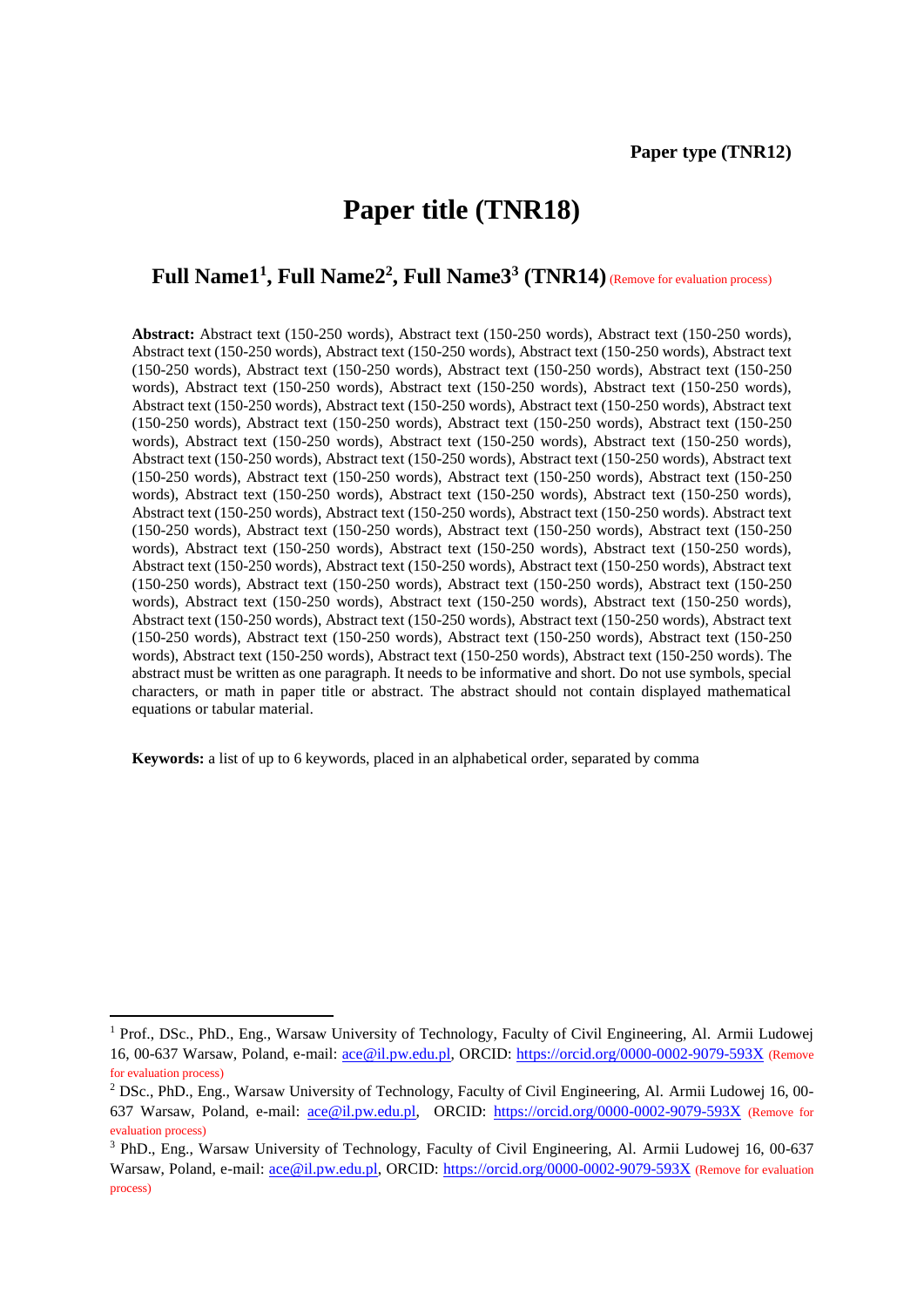# **1. Introduction (TNR 16)**

Paper sent to Archives of Civil Engineering must be prepared in accordance with this template and can contain up to 16 formatted pages as described below. Please use paragraphs in the manuscript body. Pictures must be at a minimum resolution of 300 DPI. Polish Authors have up to 2 additional pages for Polish Summary at the end of the article. Do NOT use fonts in capital mode in the article, e.g. "Capital Mode". All fonts must be available in the standard WORD software. All manuscripts should be submitted electronically on [https://www.editorialsystem.com/ace/.](https://www.editorialsystem.com/ace/)

### **1.1. The first page (TNR14)**

The first page should contain only the type of paper, the title, authors' names, affiliations (use footnote), and e-mail address of each author as well as ORCID number both as clickable links, abstract, according to the formula:

- Type of a paper e.g. Research paper/Review Paper: TNR 12, 0.50 cm indentation right
- The Title of the Article, TNR 18 pt., center-aligned, bold, sentence case, e.g. The recently built Polish large arch bridges

 Footnote with the authors' names, academic titles, address, e-mail, and ORCID number TNR 10 pt., please use clickable links; hyperlinks e.g. [ace@il.pw.edu.pl,](mailto:ace@il.pw.edu.pl) ORCID: <https://orcid.org/0000-0002-9079-593X>

 The abstract of 150-250 words should be after the names of the authors, using 10 pt. TNR font with 1 line spacing, 0.50 cm indentations left and right, justified text

 There should be a list of up to 6 keywords, placed in alphabetical order, separated by a comma

• MARGINS! top, left and right margins should be 2.5 cm

 The main text of the article, called body manuscript, must start from the second page with a new section. It should be written in standard Word, typed using 12 pt. Times New Roman (TNR) font with 1.5 line spacing, on single-sided A4 sheets and should be divided into numbered  $(1, 2,$  etc.) and titled chapters and, if needed, into subchapters  $(1.1, 1.2, \ldots)$  in Chapter 2, 2.1, 2.2, ... and so on). Please check fonts in this document.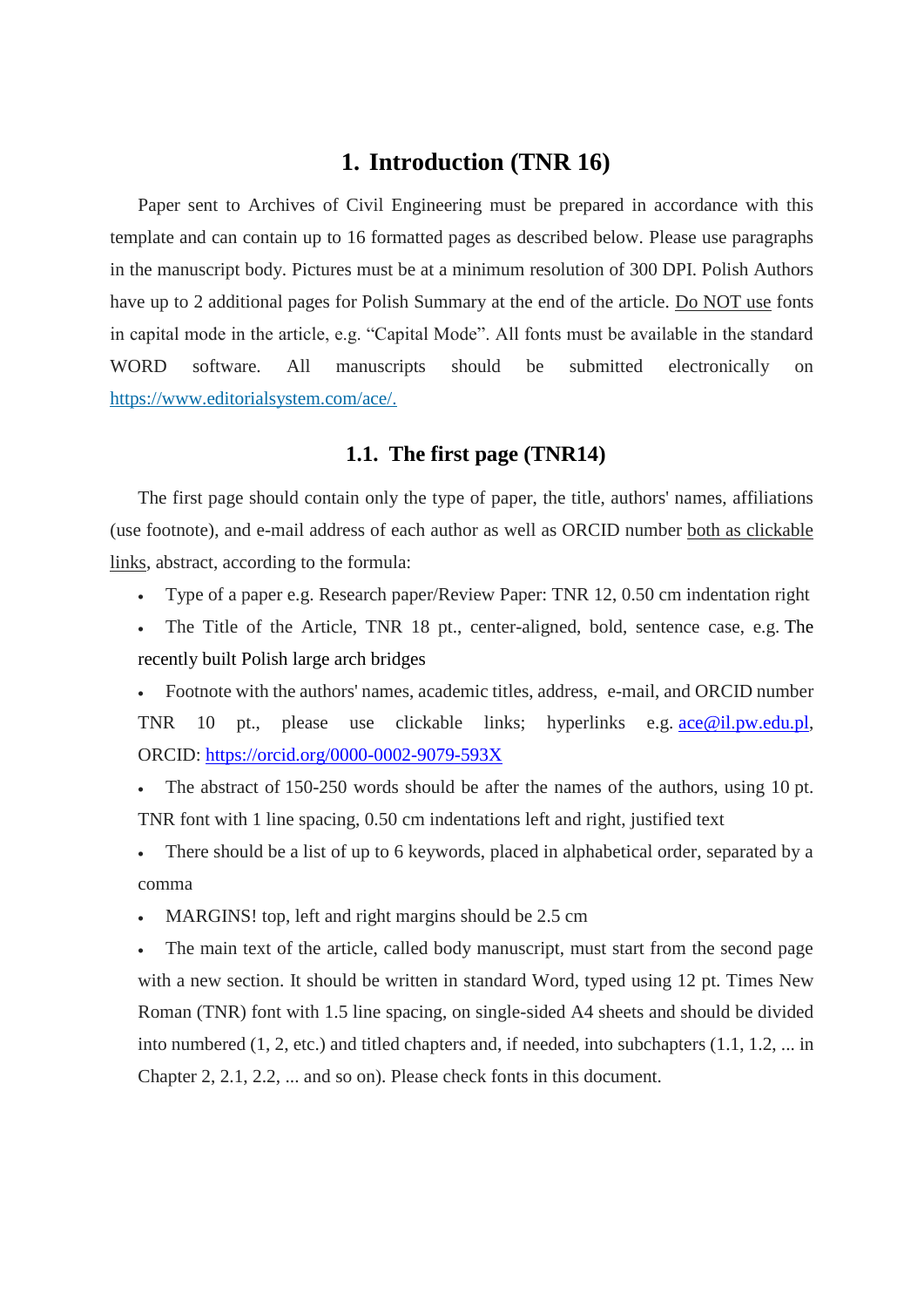# **2. Math**

### **2.1. Tables and figures**

Tables and figures inserted into the text should be numbered consecutively and titled. Figure captions should be placed below the figures; table heads should appear above the tables. All tables should be editable. Insert figures and tables after the reference in the text. Use the abbreviation "Fig. 1," however at the beginning of a sentence using "Figure 1". Do not abbreviate "Table". Please pay attention to the international notation of units – with full stop punctuation, not a comma. Tables and figures should be referred to in the text as Fig. 1, Fig. 2, ...; Table 1, Table 2. Before and after table and figure should be *1 free line (12 dpi)*. Titles of tables (above the table) and Fig. (under figure) – TNR 11 pt., center-aligned. The text in table 10 pt., centeraligned (examples below).



Fig. 1. The figure title (*no dot at the end*)

*1 free line (12 dpi)*

Colour figures will be accepted only if the colour is essential for the explanation.

#### *1 free line (12 dpi)*

| Table 1. The table title (no dot at the end) |  |  |  |  |  |
|----------------------------------------------|--|--|--|--|--|
|----------------------------------------------|--|--|--|--|--|

| Text tab. 10 pt.<br>Centre align<br>A<br>В |  |  |  |
|--------------------------------------------|--|--|--|
|                                            |  |  |  |
|                                            |  |  |  |
|                                            |  |  |  |

*<sup>1</sup> free line (12 dpi)*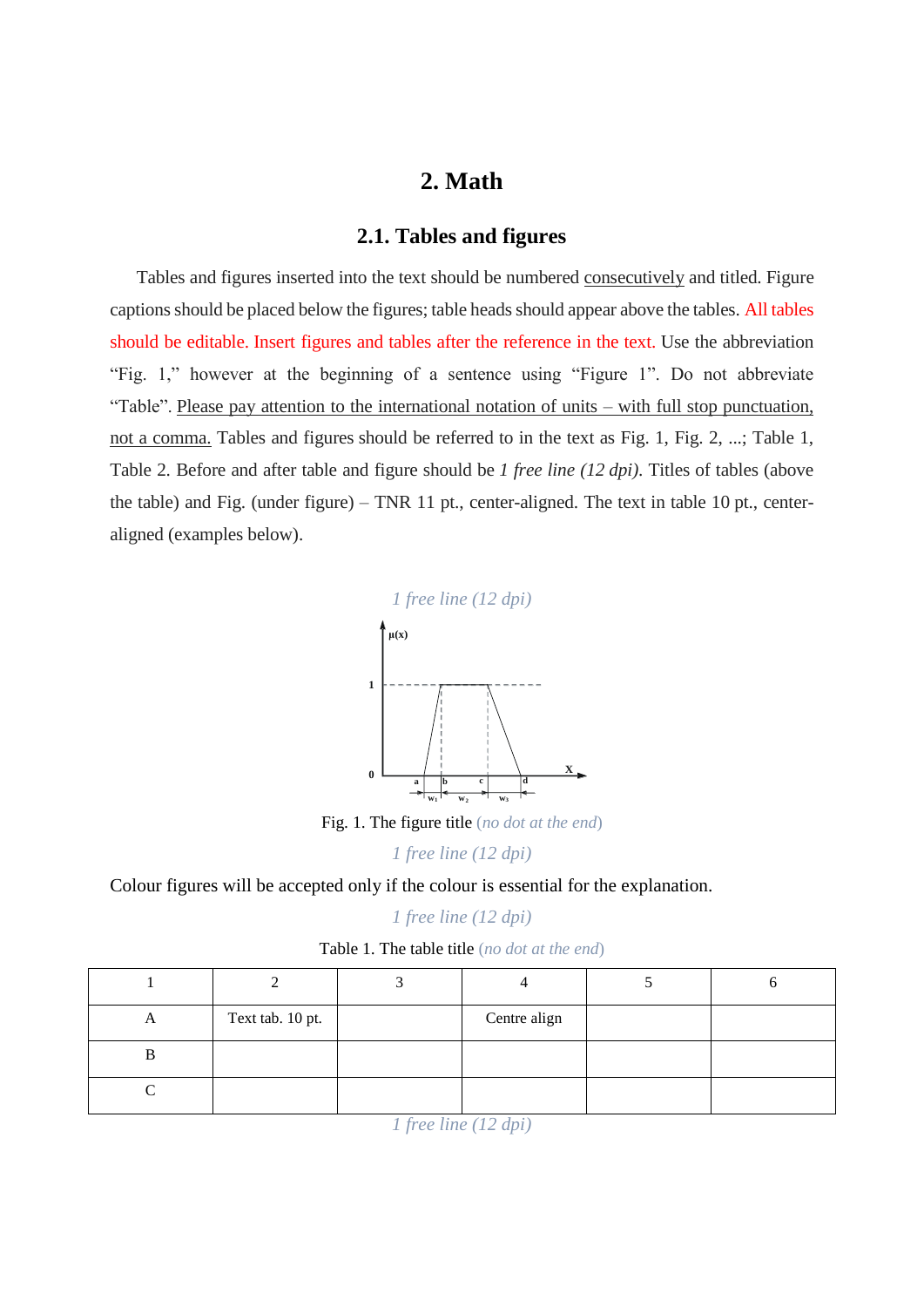The article should use the following standards:

- drawings in vector form Excel, eps, Corell
- photos jpg, tif not bitmaps,
- photos in the highest possible resolution (jpg, tif), minimum 300 dpi.

#### **2.1.1. Units and mathematical formulas (TNR12)**

All math formulas must be editable. SI units and abbreviations are obligatory. Mathematical formulas should be written in equation editor (Microsoft Equation program) and centered with clear readability of indexes and exponents, using Greek symbols if needed. The formulas in the text are to be numbered consecutively in each Chapter, i.e. (1.1), (1.2), ... in Chapter 2, (2.1), (2.2), and so on. The numbers should be placed in parentheses (…) on the left side. The formulas are to be referred to as Eq.  $(1.1)$ , Eq.  $(1.2)$ , ..., Eq.  $(2.1)$ , Eq.  $(2.2)$ , ..., etc. Please do not use any punctuation marks after equations. The formulas not referred to in the text should not be numbered. (example below):

The energy (E) is defined by the following formula:

(1.2)

\n
$$
I\,free\,line(12\,dpi)
$$
\n
$$
E = \frac{\alpha mc^2}{34}
$$
\n
$$
I\,free\,line(12\,dpi)
$$

where: (TNR 11 pt., justify align)

 $\alpha$  – coefficient of difficulty of presented problems, m – mass of the author(s), c – velocity of writing a paper

*1 free line (12 dpi)*

#### **References (TNR12)**

References in the paper must be listed in numerical order, and in the same order in which they appear in text. The reference list should include all and only those references you have cited in the text. Use Arabic numerals placed in square brackets […]. Please make sure that you use full names of journals i.e. Archives of Civil Engineering. Pay special attention to spelling, capitalization and punctuation. Check the reference details against the actual source – you are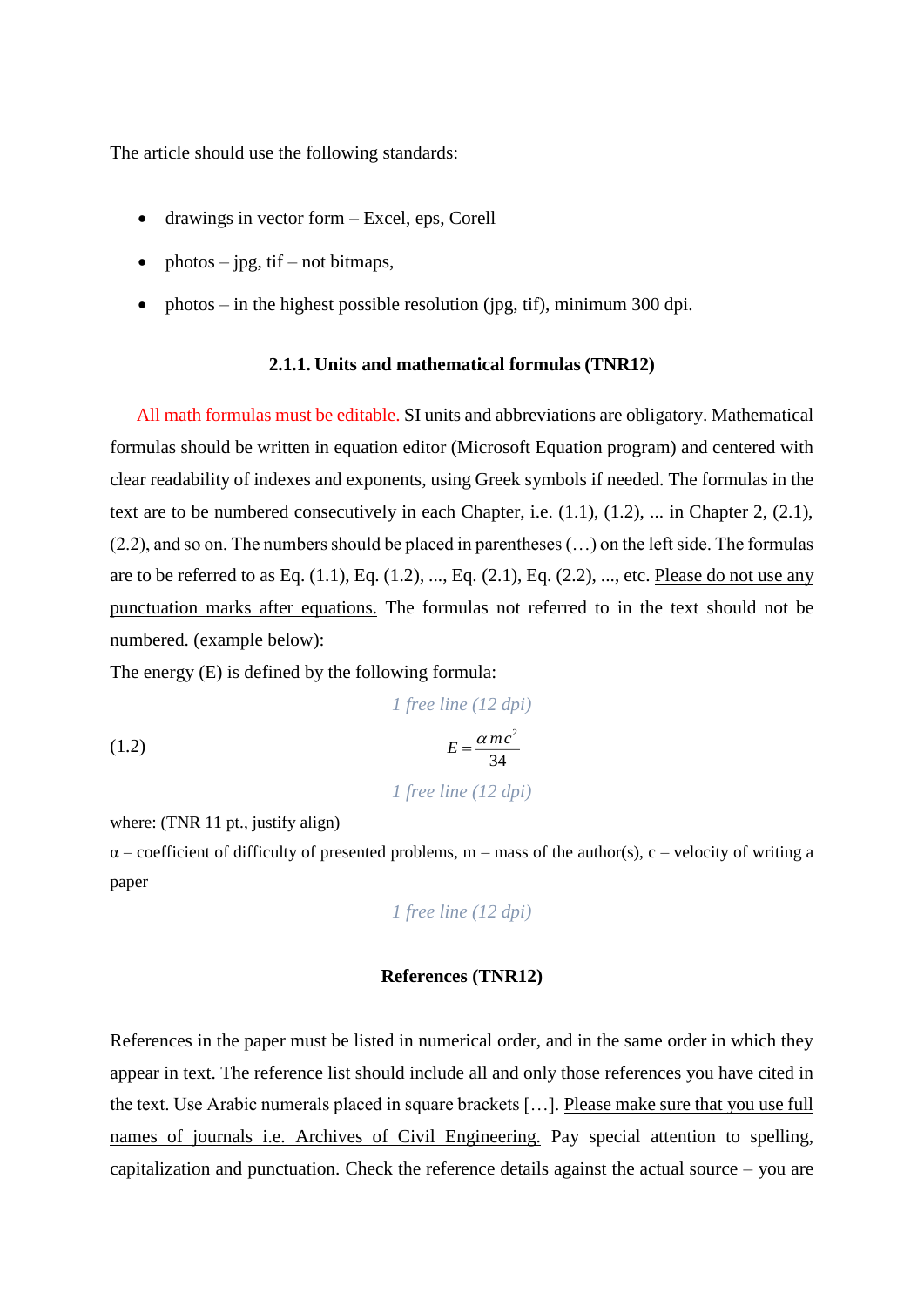indicating that you have read a source when you cite it. Be consistent with your referencing style across the document and follow our format which is IEEE Citation Style. The reference list appears at the end of the paper, using TNR font 10 pt. with 1.0 line spacing. Please add the digital object identifier (DOI) number as an active link for all works that have one - with period at the end. In your reference list, standardize DOIs into the same format for all entries. For example, use DOI: [10.1037/a0040251.](https://doi.org/10.1037/a0040251)

Furthermore, authors can use specialized platforms for selection and writing References for example Mendeley: [\(https://www.mendeley.com/reference-management/reference-manager\)](https://www.mendeley.com/reference-management/reference-manager). The IEEE citation style has 3 main features:

- The author's name is first name (or initial) and last name.
- The title of an article (or chapter, conference paper, patent, etc.) is in quotation marks.
- The title of the journal or book is in italics.

Check the distinctions between print and electronic sources (especially for journals) carefully. Use the format illustrated below. Follow the details exactly. E.g., put periods after author and book title, cite page numbers as pp., abbreviate all months to the first three letters (eg. Jun.) Use full names of journals such as Archives of Civil Engineering.

**Book***:* Author(s), *Book title.* Location: Publishing company, year.

- [1] B. Klaus, P. Horn, *Robot Vision.* Cambridge, MA, USA: MIT Press, 1986.
- **Book Chapters:** Author(s), "Chapter title", in *Book title*, edition, volume, Editors name, Ed. Publishing location: Publishing company, year, pp.
- [2] G. O. Young, "Synthetic structure of industrial plastics", in *Plastics*, 2nd ed., vol. 3, J. Peters, Ed. New York: McGraw-Hill, 1964, pp. 15-64.

**Article in a Journal:** Author(s), "Article title", *Journal title*, date (rok lub data wydania), vol., no., pp.; DOI.

- [3] G. Liu, K. Lee, H.F. Jordan, "TDM and TWDM de Bruijn networks and shufflenets for optical communications", *IEEE Transactions on Computers*, 1997, vol. 46, pp. 695-701.
- [4] M.T. Grzesiak, et al., "Interspecific differences in root architecture among maize and triticale genotypes grown under drought, waterlogging and soil compaction", *Acta Physiologiae Plantarum*, 2014, vol. 36, no. 12, pp. 3249-3261; DOI[: 10.1007/s11738-014-1691-9.](https://doi.org/10.1007/s11738-014-1691-9)
- **Articles from Conference Proceedings (published)** Author(s), "Article title", in *Title* c*onference proceedings*. Location: Publishing company, year, pp.
- **[5]** M. Wittke, "Design, construction, supervision and long-term behaviour of tunnels in swelling rock", in *Eurock 2006: multiphisics coupling and long term behavior in rock mechanics: Proceedings of the International Symposium of the International Society for Rock mechanics, EUROCK 2006, 9-12 May 2006, Liege, Belgium,*  A. Van Cotthem, et.al., Eds. London: Taylor &Francis, 2006, pp. 211-216.
- [6] G. Veruggio, "The EURON roboethics roadmap", in *Proceedings of the 2006: 6th IEEE-RAS International Conference Humanoid Robots*. 2006, pp. 612–617, DOI: [10.1109/ICHR.2006.321337.](https://doi.org/10.1109/ICHR.2006.321337)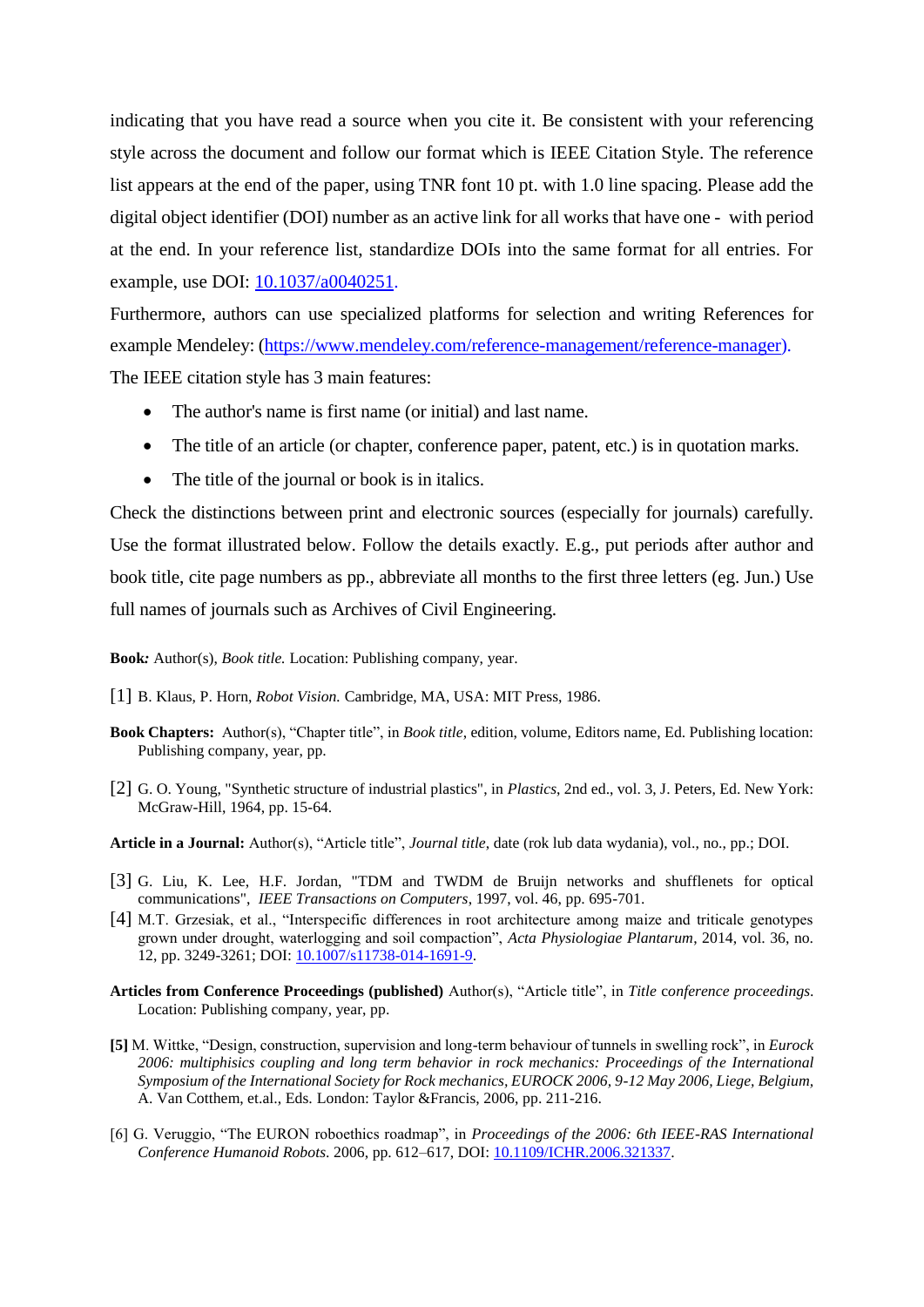- **Papers Presented at Conferences (unpublished):** Author(s), "Paper's title", presented at Conference name, Data konferencji, Location, year.
- [5] B. Brandli, M. Dick, "Engineering names and concepts", presented at The 2nd International Conference Engineering Education, 16-18 November 2009, Frankfurt, Germany, 2009.
- **Standards/Patents:** Author(s)/Inventor(s), "Name/Title", Country where patent is registered. Patent number, date.
- [6] E.E. Rebecca, "Alternating current fed power supply", U.S. Patent 7 897 777, Nov. 3, 1987.
- **Books (on-line):** Author(s), "Title of chapter in the book", in *Title of Published Book*, xth ed. Publishing location: Publishing company, year, pp. [Online]. Available: http://www.web.com [date accessed].
- [7] P. B. Kurland, R. Lerner, Eds., *The Founders' Constitution.* Chicago, IL, USA: Univ. of Chicago Press, 1987. [Online]. Available: [http://press-pubs.uchicago.edu/founders.](http://press-pubs.uchicago.edu/founders) [Accessed: 13. Dec. 2020].
- **Journal (on-line):** Author(s), "Name of paper", *Journal title*, date, vol., pp. [Online]. Available: site/path/file. [date accessed].
- [8] A. Paul, "Electrical properties of flying machines", *Flying Machines,* Oct. 1987, vol. 38, no. 1, pp. 778-998. [Online]. Available: [www.flyingmachjourn/properties/fly.edu.](http://www.flyingmachjourn/properties/fly.edu) [Accessed: 13 Dec. 2020].
- **World Wide Web:** Author(s), "Page Title", Website Title. [Online]. Available: Complete URL. [date accessed].
- [9] M. Duncan, "Engineering Concepts on Ice". [Online]. Available: [www.iceengg.edu/staff.html.](http://www.iceengg.edu/staff.html) [Accessed: 13. Dec. 2020].
- **Dissertations and Theses:** Author, "Title", Degree level, school, location, year.
- [10] S. Mack, "Desperate Optimism", M.A. thesis, University of Calgary, Canada, 2000.

#### **LIST OF FIGURES AND TABLES: Do not provide a list of figures and tables.**

#### **Summary at the end of paper** – in Polish (for Polish authors only)

#### **Tytuł artykułu (TNR11)**

**Słowa kluczowe:** do 6 słów kluczowych, w kolejności alfabetycznej, oddzielonych przecinkiem , (TNR9)

**STRESZCZENIE:** ( maximum 2 pages, TNR 10 pt. justify align, with 1 line spacing).

### **PLEASE, NOTE: CORRECT PAPER FORMATTING IS THE RESPONSIBILITY OF THE AUTHOR(S).**

#### **CHECKLIST:**

- $\checkmark$  All pages starts with 2.5 top, bottom, left and right margins.
- **The first page includes: type of a paper, Article title** (**Sentence case, bold, centred), Full first name and surname of all authors, affiliations with footnotes, email and ORCID number as clickable links; hyperlinks. The abstract is written using 10 pt. TNR font with 1 line spacing, 0.50 cm indentations left and right, justified text.**
- **The second page and the following pages start with a new section. Headings are written with sentence case.**
- $\checkmark$  The manuscript is typed using 12 pt. Times New Roman (TNR) font with 1.5 line **spacing, on a single-sided A4 sheets.**